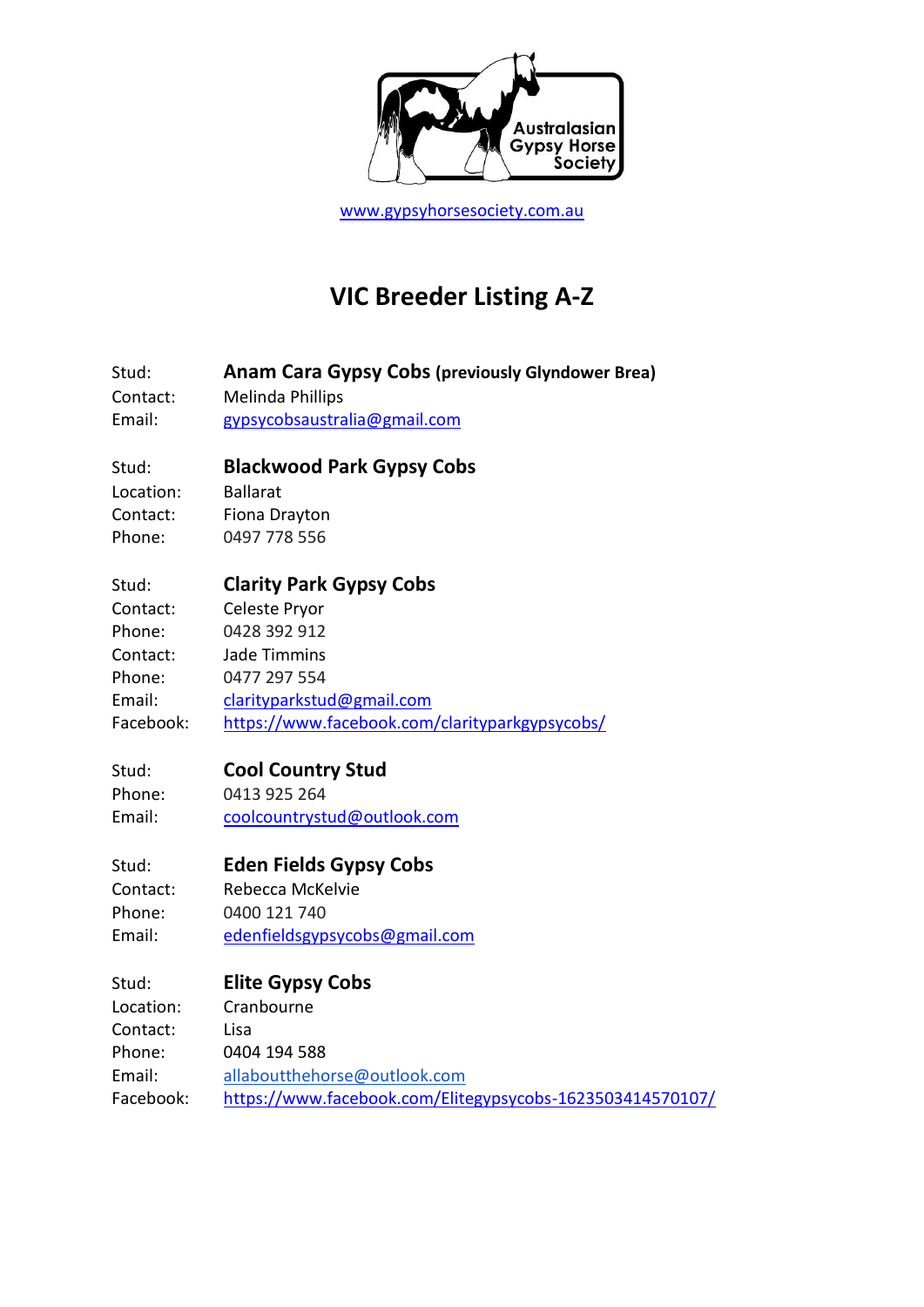### Stud: **Elysian Fields**

| Location: | Macedon                                 |
|-----------|-----------------------------------------|
| Contact:  | Sian Johnston                           |
| Phone:    | 0477 548 409                            |
| Email:    | ridedriveshow@gmail.com                 |
| Facebook: | https://www.facebook.com/ridedriveshow/ |

#### Stud: **Faraway Stud**

Phone: 0416 251 210 Website: [www.farawaystud.com](http://www.farawaystud.com/)

#### Stud: **Kintara Gypsy Cobs**

Contact: Danni Showers Phone: 0417 932 998 Email: [dannishowers@hotmail.com](mailto:dannishowers@hotmail.com)

#### Stud: **Pioneer Park Gypsy Cobs** Location: Neerim South Contact: Rachel Phone: 0432 616 934 Email: [flynnette@hotmail.com](mailto:flynnette@hotmail.com)

Facebook: <https://www.facebook.com/PioneerParkGypsyCobs/>

#### Stud: **Pure Meadows Farm**

| Location: | Devon North, Gippsland                          |
|-----------|-------------------------------------------------|
| Contact:  | Karyn Lidgard                                   |
| Email:    | puremeadows@gmail.com                           |
| Website:  | https://maddock85.wixsite.com/puremeadowsfarm   |
| Facebook: | https://www.facebook.com/groups/puremeadowsfarm |

### Stud: **Rimini Park Performance Horses**

Facebook: <https://www.facebook.com/RPhorses/>

## Stud: **Riverdance Gypsy Cobs** Location: Ballan Contact: Lee Scown Phone: 0438 006 292 Email: [riverdancestud@hotmail.com](mailto:riverdancestud@hotmail.com) Facebook: <https://www.facebook.com/Riverdance-GypsyCobs-148128445929052/>

#### Stud: **Smiths Gypsy Cobs** Contact: Julie

Phone: 0427 525 348 Website: [https://www.smithsgypsycobs.com](https://www.smithsgypsycobs.com/)